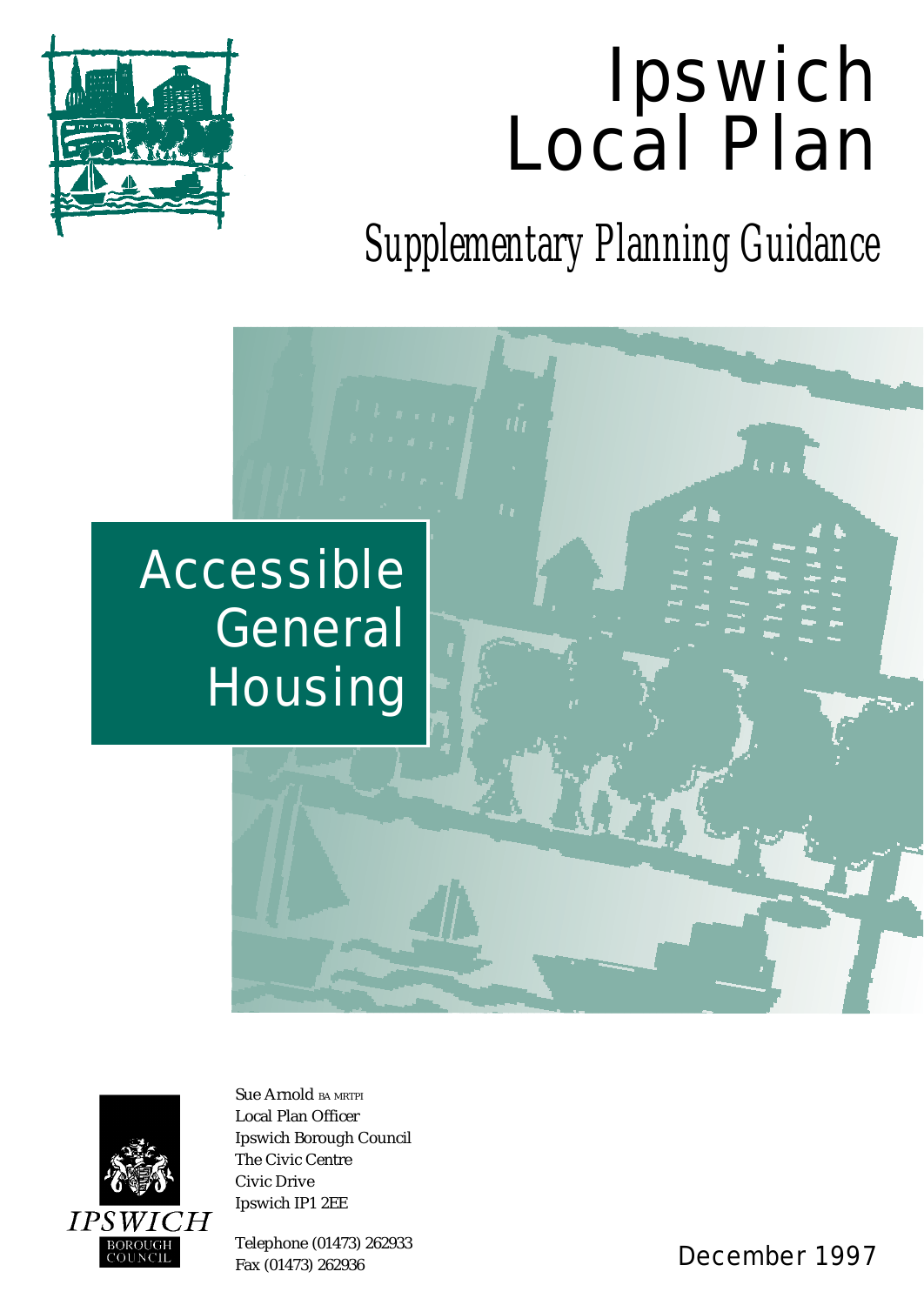1.1 There is growing support for incorporating an improved level of access into all housing as part of a wider policy for enabling elderly and disabled people to integrate into the wider community.

1.2 Policy H12 of the Ipswich Local Plan encourages the construction of dwellings designed to general standards of accessibility, which are accessible to people in wheelchairs and capable of adaptation to suit most people with disabilities.

1.3 The following guidelines set out the operation of the Council's policy for access to new housing for people with disabilities. They form supplementary planning guidance to policy H12 of Ipswich Local Plan, which deals with assisting people with disabilities to live as independently as possible.

1.4 These guidelines do not address the housing needs of some more severely disabled people who depend on a wheelchair for mobility. There will continue to be a need for homes to be built to a "Wheelchair" standard for a small minority of disabled people in accordance with Policy H13 of the Local Plan.

#### 1. INTRODUCTION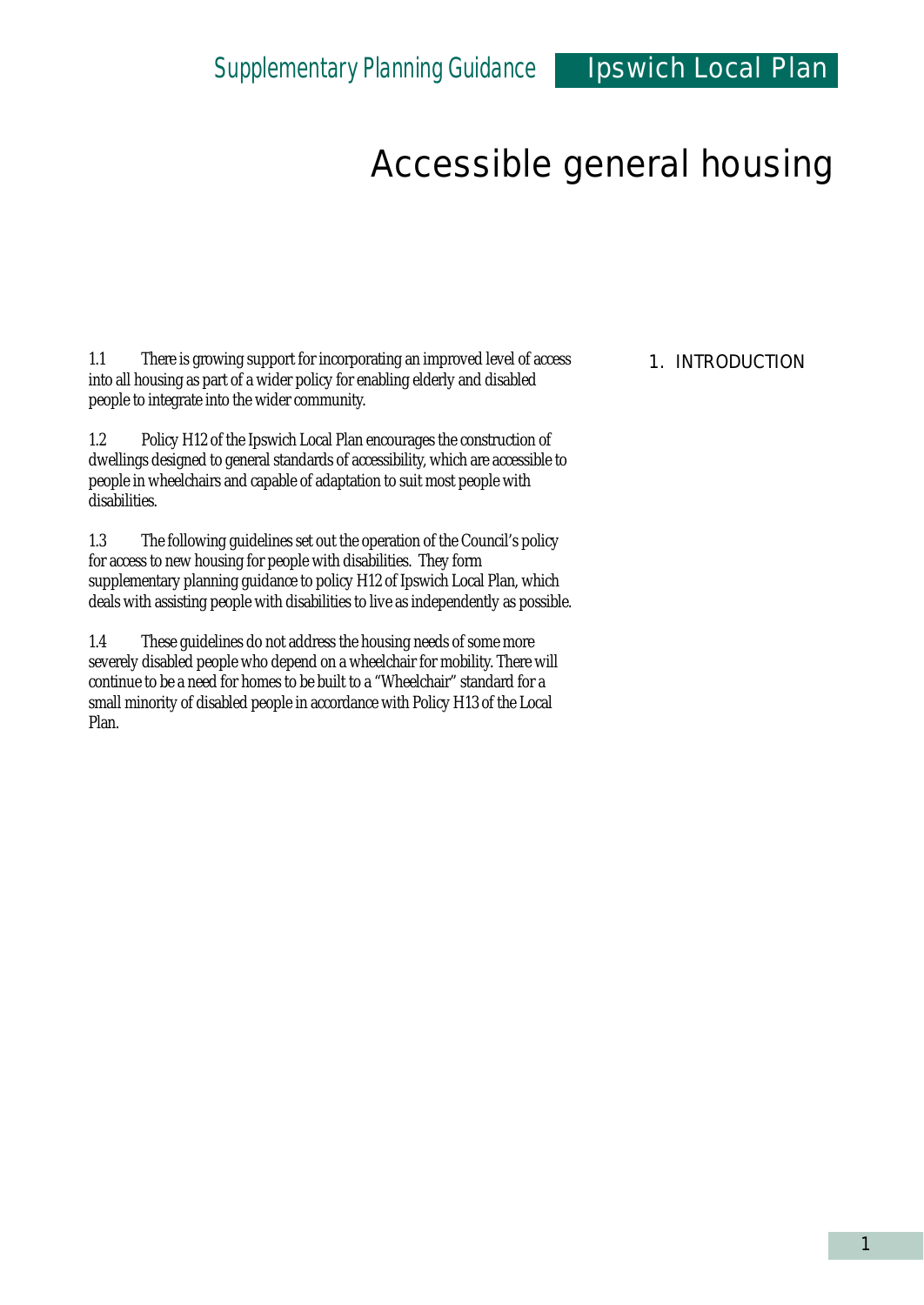#### 2. BACKGROUND

- 2.1 The Council defines accessible general housing as housing in which:
	- The approaches and entrances are accessible to disabled people, including wheelchair users.
	- The areas normally used by visitors, eg hall, WC and living room, should be accessible to disabled people, including many wheelchair users.
	- Housing on more than one storey or level is designed internally for ease of movement and is capable of modification as required for reasons of limited mobility.

2.2 Accessible general housing is designed to basic standards which can be used as ordinary housing, but will also cater for people suffering from a temporary or permanent physical disability. Physical disability, temporary or permanent, may potentially affect everyone at some stage in their lives. The provision of accessible general housing on an extensive scale will make it less likely that residents are forced to move house as they become older or if disability occurs.

2.3 In order to help to meet the Council's aim to assist people with disabilities to live as independently as possible, the Council will seek to encourage the provision of accessible general housing.

#### 3. STATUTORY REQUIREMENTS

3.1 The Ipswich Local Plan was adopted in May 1997. It sets out detailed policies and proposals for the development of the Town until 2006. A key aim is the improvement of accessibility within the Town for all, and Policy H12 seeks to ensure that new dwellings will be accessible to most people with disabilities. A copy of this Policy is included in Appendix 1.

3.2 The Building Regulations require appropriate access for people with disabilities to be included in non domestic buildings. Housing remains exempt from this legislation, and access requirements cannot be enforced via Building Regulations.

3.3 The planning system essentially deals with the development of land, which may provide the opportunity to secure a more accessible environment by taking into account access issues. This may include the need for, and access to and into accessible housing . However the internal layout of buildings is not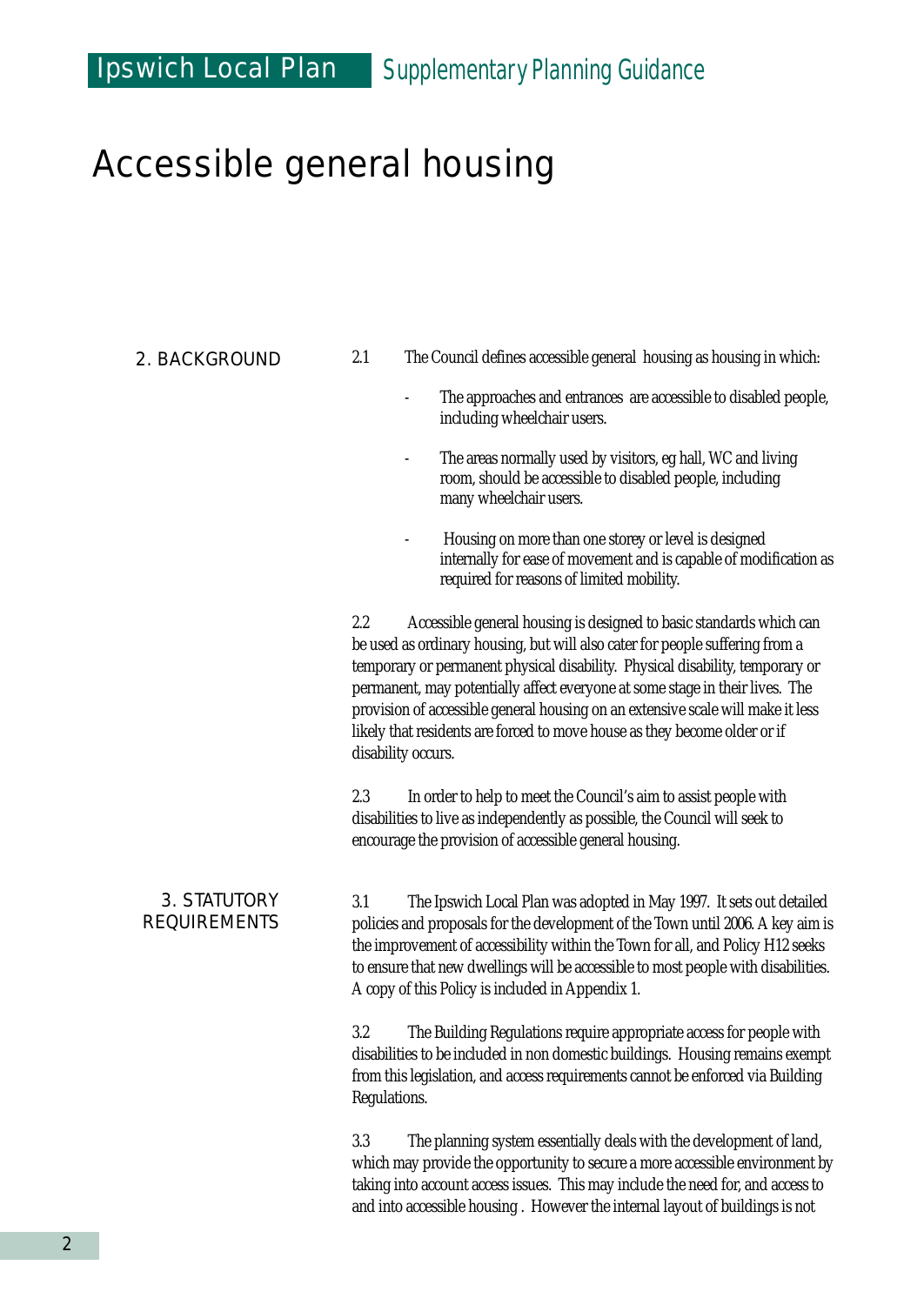normally a material factor when considering whether to grant or refuse planning permission.

3.4 PPG1 which sets out the general policy and principles of the planning system states:

"The internal layout of buildings is not normally material to the consideration of planning permission. Part M of the Building Regulations 1991 imposes requirements on how non domestic buildings should be designed and constructed to secure specific objectives for people with disabilities. It would be inappropriate to use planning legislation to impose separate requirements in these areas."

3.5 This SPG does not seek to impose accessible general housing requirements on all houses. Although the Government is assessing the practicality of extending Part M of the Building Regulations, until the results of this review are published it would be outside the remit of the current legislative system to do so. However the Council will seek to achieve the provision of accessible general housing wherever possible via application of Ipswich Local Plan Policy H12.

3.6 The role of this SPG is to define what Policy H12 requires as accessible general housing and to offer clear unambiguous advice to house builders. It should not be viewed as a prescriptive set of guidelines, but more as an educational tool and a basis for negotiation.

- 4.1 There are three essential design criteria for accessible general housing:
	- A The entrance must have a ramped (not exceeding 1:12) or level approach and a threshold of up to 15mm, with a level standing area outside the main entrance of at least 1,200mm x 1,200mm.
	- B Entrances and principle rooms (living rooms, dining room, kitchen and at least one bedroom) must have minimum clear opening widths of at least 775mm, and circulation spaces serving those rooms must have a minimum width of at least 900mm. Allowances should be made so that wheelchair users can turn into rooms and corridors.

#### 4. DESIGN REQUIREMENTS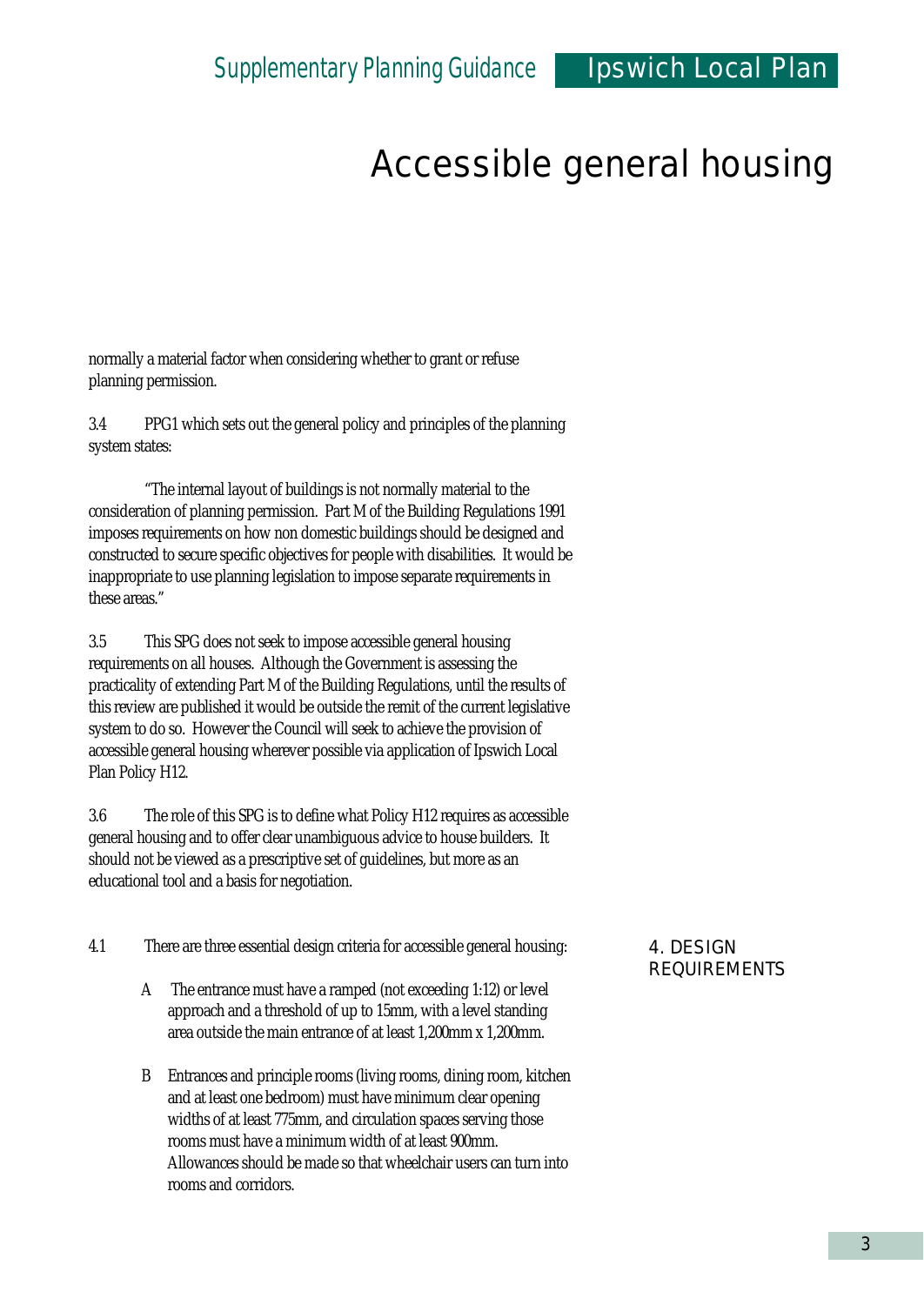C The WC and if possible the bathroom should be at the same level as the entrance.

4.2 The following information provides more detailed guidance and advice for developers and others in order to create a better awareness of the design requirements and to achieve better access for all.

#### 5.1 The criteria fall into three main categories :

Essential Criteria Essential guidelines on the structural shell of the building.

Desirable Features Advisory guidelines on non structural considerations such as the positioning of light switches and fuse boxes.

Optional Features Advisory guidelines on the quality of housing provided.

5.2 The remainder of this SPG provides further guidance on each of these categories in turn.

#### 6.1 Structural Elements

These are the structural elements of the building which should be incorporated into the design from the outset.

- Entrances to dwellings should, wherever possible have a level or gently sloped approach.
- Where dwellings (usually flats) are accessed by lifts, the lifts should be accessible to wheelchair users.
- Entrances to dwellings should have flush thresholds, and a minimum clear opening door width of 800mm.
- Internal door sets should have a minimum clear opening width of 750mm (see Appendix 2 - Figure 1 Turning Space).
- Circulation spaces at entrance level, (eg halls and corridors) should have a minimum width of 900mm, and allowances should be made so that wheelchair users can turn into rooms and corridors (see Appendix 2 - Figure 2 Circulation Space).

#### 5. CRITERIA FOR ACCESSIBLE GENERAL HOUSING

6. ESSENTIAL CRITERIA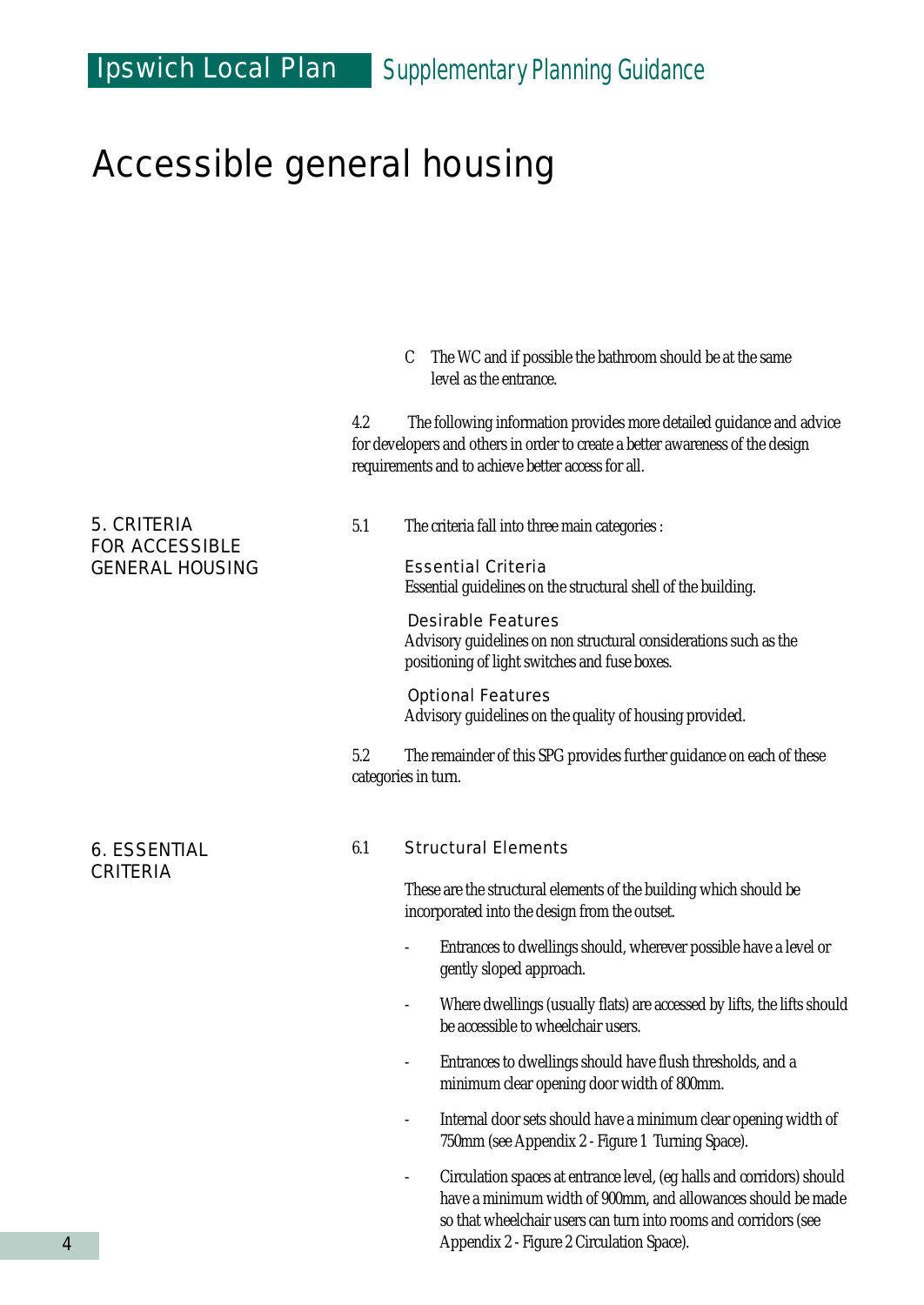- There should be a WC and a living room at entrance level.
- The entrance level WC should allow for access by a wheelchair user who has sufficient mobility to make either a front, diagonal or lateral transfer to the WC unaided (see Figure 3 Entrance Level WC).
- For dwellings on more than one storey or level, a staircase should be designed to allow for possible future installation of a stair lift.

#### 6.2 Design Considerations

*(See also Suffolk Design Guide 3.9.1-3.9.11*

Approach to the Dwelling

(i) Wherever possible there should be a level or gently sloped path, with a maximum gradient of 1:20 from the adopted footway to the door of the dwelling. Where ramps are unavoidable, a maximum gradient should be 1:12. Lengths of ramps should be no more than 10m for slopes of 1:15 to 1:20 gradient, and no more than 5m for slopes of 1:15 to 1:12 gradient. A ramp should be accompanied with a suitable handrail and there should, in addition, be steps as an alternative means of access (see Appendix 2 - Figure 4 Accessible Approaches).

Ramps and kerbs should be at least 900mm wide with a firm even surface. Kerbed edges to paths (minimum upstand 100mm) are required if the ground flanking the path or ramp is lower than the path. Any camber provided for drainage purposes should be kept to a minimum, and should be no more than 1:40.

Reasonably level access should also apply in approaches, entrances, hallways and corridors which are communal areas of access for multiple dwellings or flats.

(ii) There should be a level standing area outside the front door of at least 1.2m x 1.2m for an inward opening door. For an outward opening door the area should be extended by the door swing. Any camber provided for drainage purposes should be kept to a minimum.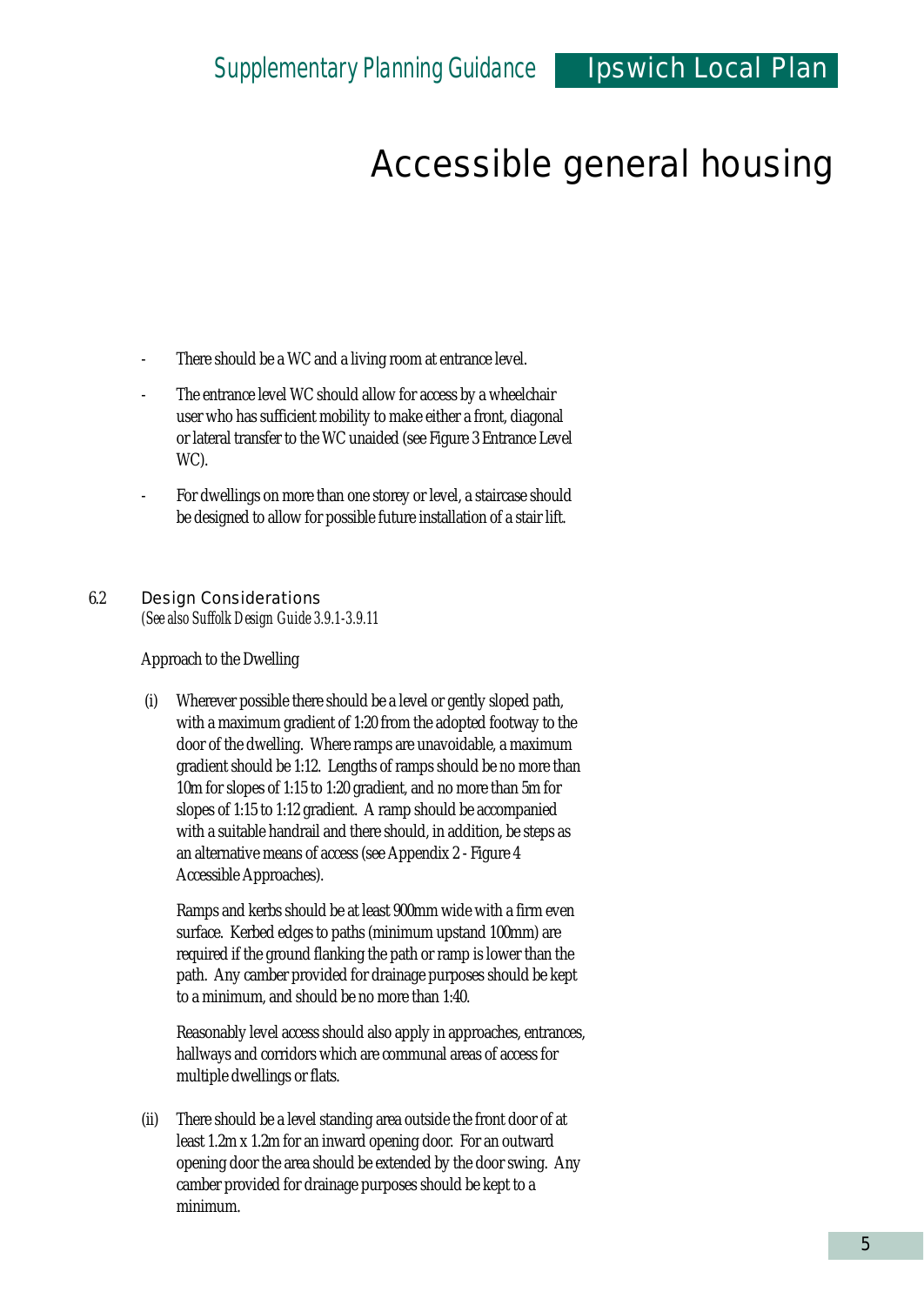- (iii) Where steps are unavoidable they should have a maximum riser of 150mm with a minimum going of 280mm, and should not have open risers or nosings (see Appendix 2 - Figure 4 Accessible Approaches). Steps should not occur in the ramped length of a pathway.
- (iv) Approaches should be protected if there is an adjacent drop. If the drop is more than 380mm then it should be protected by a handrail.
- (v) There should be definition between foot and vehicular access to the house discernable to blind or partially sighted people, for example by use of contrasting textured surfaces or kerbs. This effect should be on private drives, not on the highway.
- (vi) On estate roads flush dropped kerbs should be incorporated along main footways and roads at pedestrian crossings .
- (vii) Car parking spaces within the curtilage, or designated spaces, should allow a width of at least 3.3m per vehicle. Where parking space is for two or more vehicles then a shared centre space of at least 900mm, and preferably 1.2m, between each car space of 2.4m should be provided (see Appendix 2 - Figure 5 Car Parking Spaces). This should not be placed on the highway.
- (viii) Vehicular access may be used to gain proximity to the dwelling if the topography precludes the use of accessible footpaths. In this case a level area of driveway should be provided for a person leaving and entering the car and for access to the dwelling. This may be in the garage if appropriate, in which case the garage should be at least 3.4m wide internally and provide adequate space for a wheelchair user to exit.

Parking areas, where provided, should be within 30m of the dwelling.

(ix) Gateways leading onto the path should be at least 850mm clear opening width. There should be no step at the gateway.

Lifts (provided for access to flats)

(i) Lifts where provided should be large enough to take an accompanied person in a wheelchair.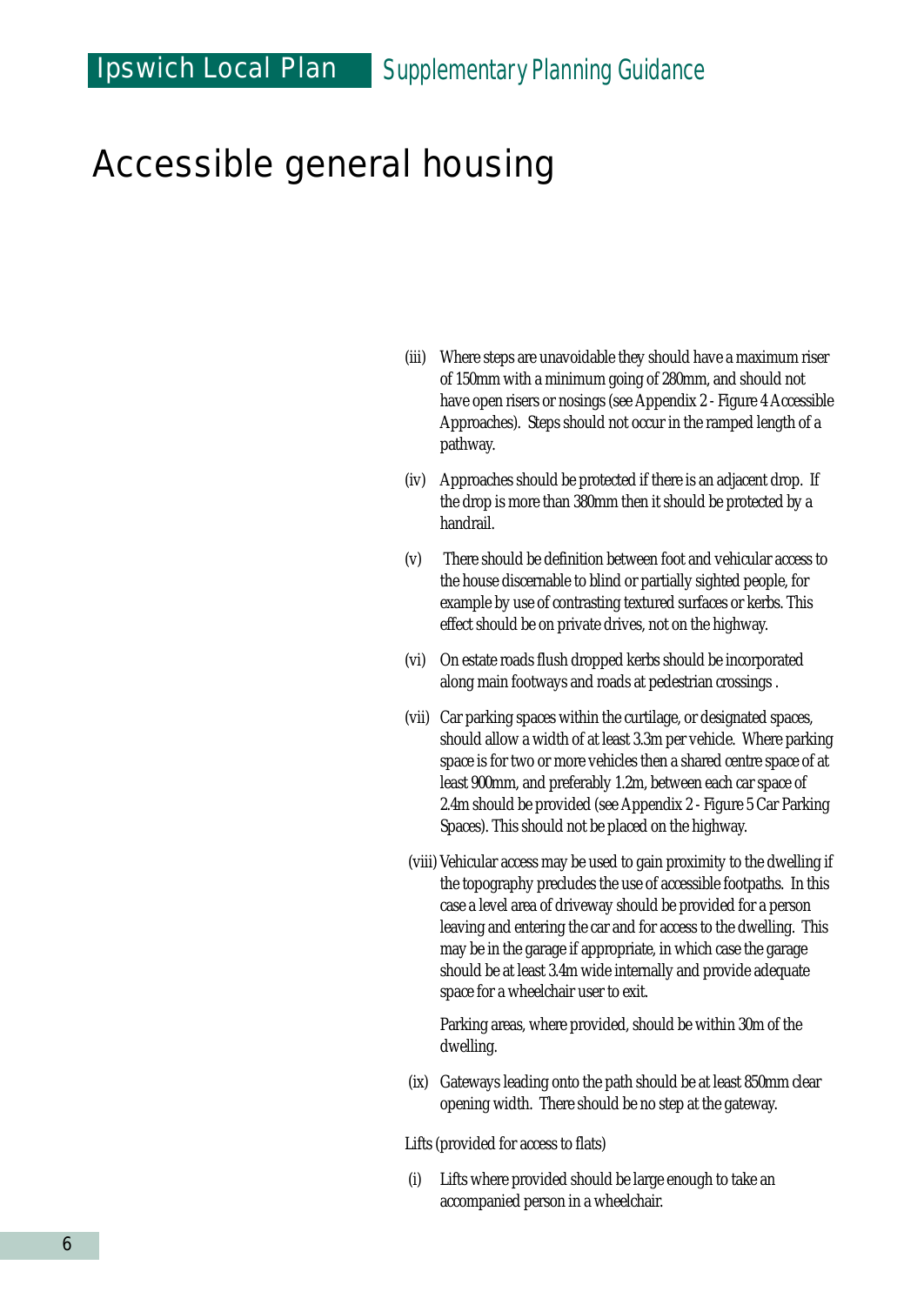(ii) A lift should conform to the standard specified in Part M of the Building Regulations for non domestic buildings.

#### **Thresholds**

- (i) There should be a nominally flat threshold through the main front door to the home.
- (ii) There may be a 15mm upstand to permit weathering of the cill or concrete threshold and the provision of a water bar or other means of excluding weather at the foot of the door.

A second external door (rear or side) should be similarly constructed.

#### Door Widths

- (i) Internal doors should have a clear unobstructed opening width of not less than 775mm.
- (ii) The front door should have a clear unobstructed opening width of not less than 800mm.

#### Internal Space

Ground floor hallways and corridors must be at least 900mm wide unless :

- (i) where there is a radiator or similar small obstruction, in which case the minimum dimension can be 775mm. However, ease of circulation will be enhanced if obstructions can be recessed (see Figure 6 Corridor Widths).
- (ii) where turning at right angles through a doorway. If the door is 775mm, the corridor must be 1200mm wide. Where there is a wider door, then an appropriately narrower corridor will suffice (see Appendix 2 - Figure 1 Turning Space).
- (iii) when approaching a door which opens towards the user, then there must be a minimum clearance of 300mm between the leading edge of the door and any other obstruction.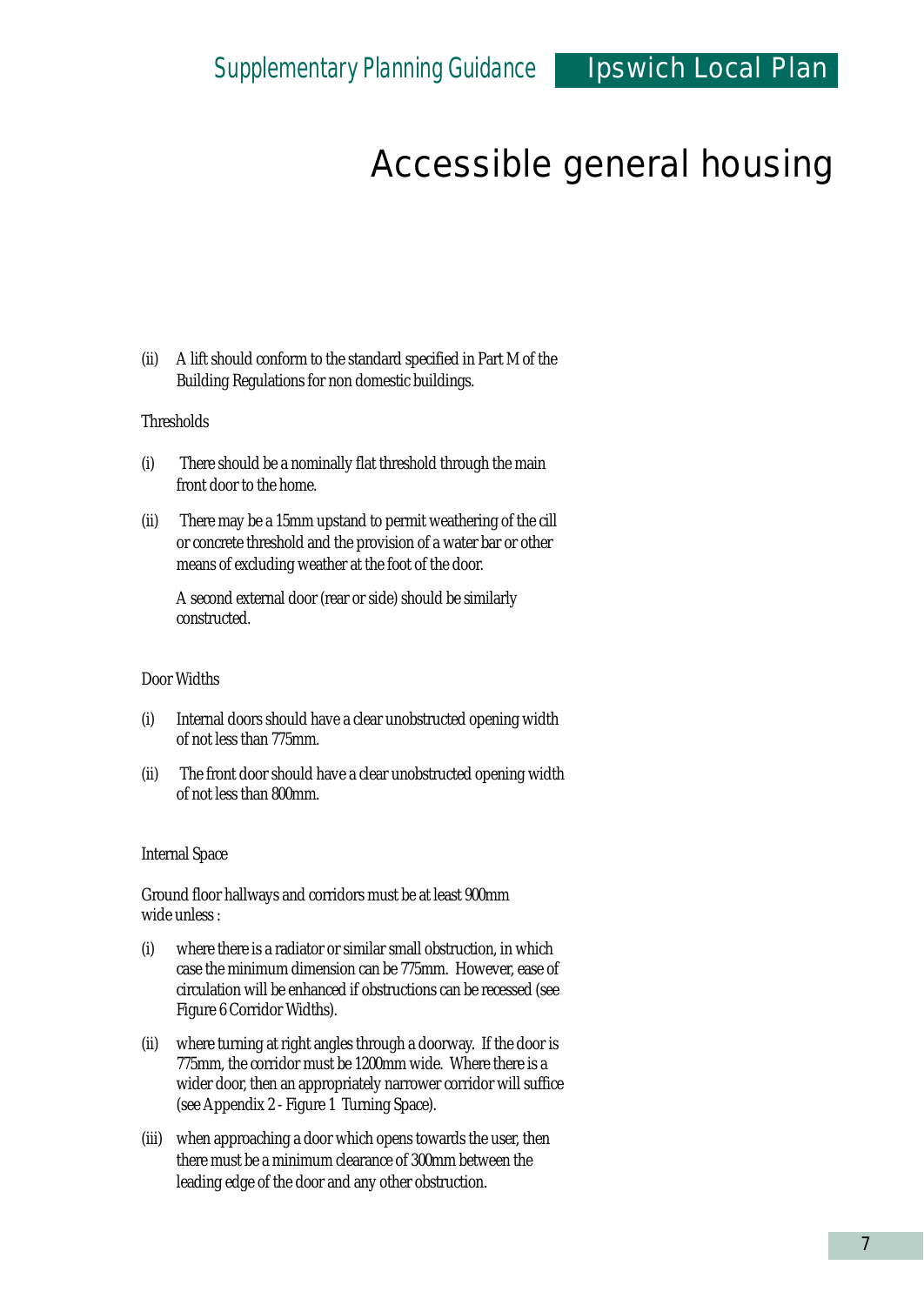iv) junctions of passageways are liable to cause problems to wheelchair mobility. If the junction is 90 degrees and between passageways 900mm wide a chamfered corner may be needed. Alternatively, one of the passageways should be 1200mm wide (see Appendix 2 - Figure 2 Circulation Space).

6.3 There must be a WC at entrance level which allows for access by a wheelchair user who has sufficient mobility to make either a front, diagonal or lateral transfer to the WC unaided. Particular attention should be paid to the positioning of the door, which may be left open if the wheelchair cannot be fully accommodated within the WC compartment during the transfer process. Arrangements should take account of the privacy that would be expected for the use of a WC. An outward opening or sliding door will optimise manoeuvrable space within the WC compartment. The washbasin should be positioned so that it does not impede use of the WC (see Appendix 2 - Figure 3 Entrance Level WC).

> For dwellings on more than one storey, a staircase should be designed to allow possible future installation of British Standard approved stair lifts.

7.1 The following are optional components which contribute to an accessible, easy to use dwelling. They are optional, but most can be achieved at no extra cost, and many are safety and energy features which will give additional marketing advantages :

> Door and window ironmongery should be convenient to operate and easily accessible.

Low windows (maximum cill height 750mm maximum glazing height 800mm), providing eye level view for a seated person.

Ventilators should have easily reached controls

Electrical switches should be at waist height (1m) and electrical sockets not less than 600mm from the floor.

An electrical socket convenient for possible stair lift installation.

Heater controls, meters, fuse boxes and water stopcocks should be located within easy reach.

Space for platform or seat should be provided at the head end of bath.

#### 7. DESIRABLE FEATURES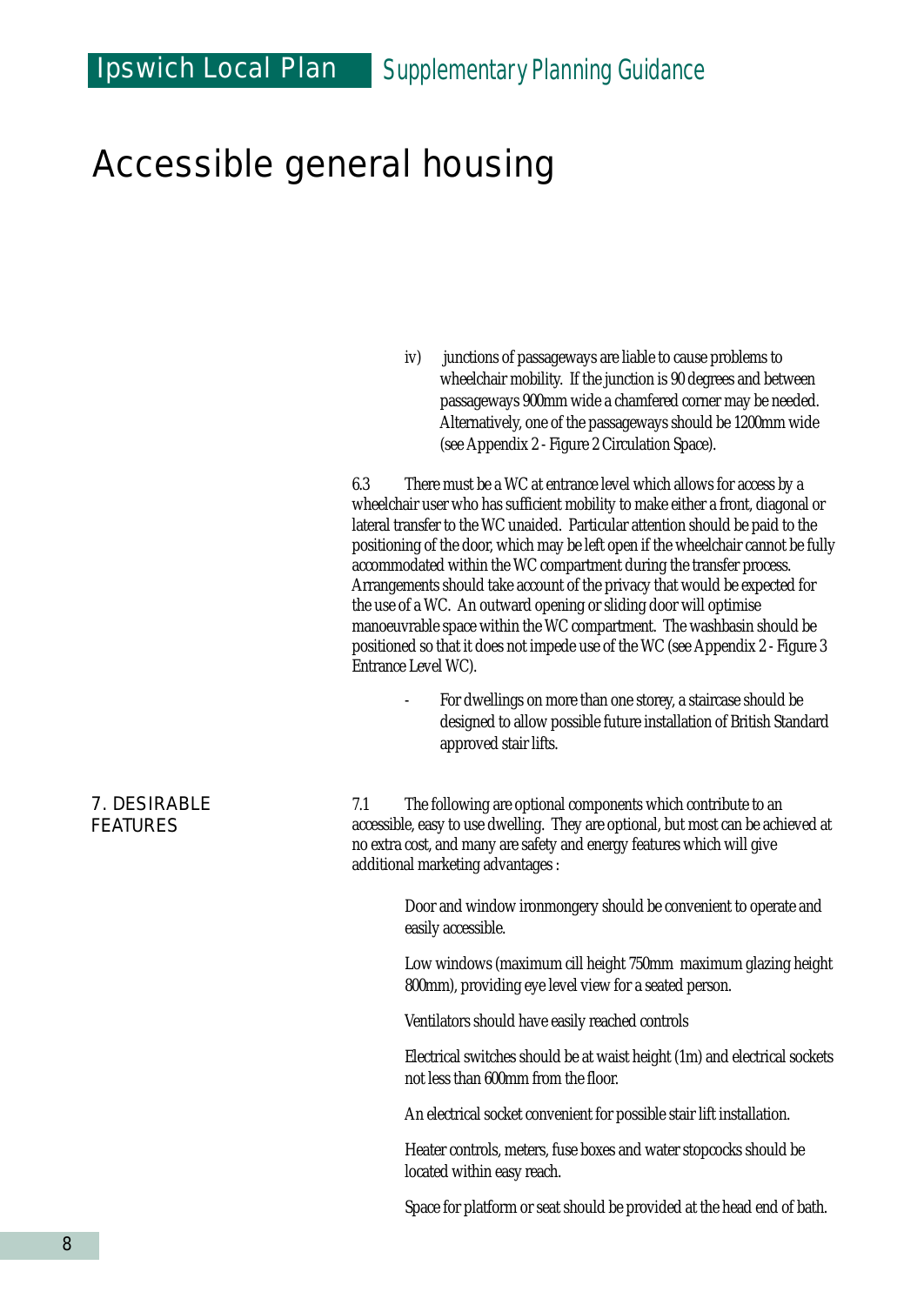Capstan headed tap or lever fittings should be used for basins, baths etc.

There should be space for manoeuvre around bathroom fixtures.

Thermostatic controls should be provided on taps and radiators.

Easy access to waste disposal and clothes drying facilities.

Good illumination outside entrance doors is required.

7.2 The most important factor will be that controls, handles etc are within easy reach for all users. As a guide to positioning most people, including wheelchair users, can easily reach controls between 400mm and 1300mm from floor level. As a general rule controls positioned 1 metre above floor level will be convenient for all.

8.1 Housebuilders are advised to take the following guidelines into account in order to improve access and usability. Where the following facilities are provided it will be more convenient if :

Floor surfaces are non slip.

Work top heights can be adapted to varying heights.

Where a car port or garage is within the curtilage of the dwelling, there is undercover access from the car parking space to the entrance.

8.2 People who use walking aids or who are wheelchair users need more space to move around a house comfortably. Where a generous room size is planned, then extra space is most usefully allocated in the following order of priority :

> bathroom bedroom kitchen storage living room

#### 8. OPTIONAL FEATURES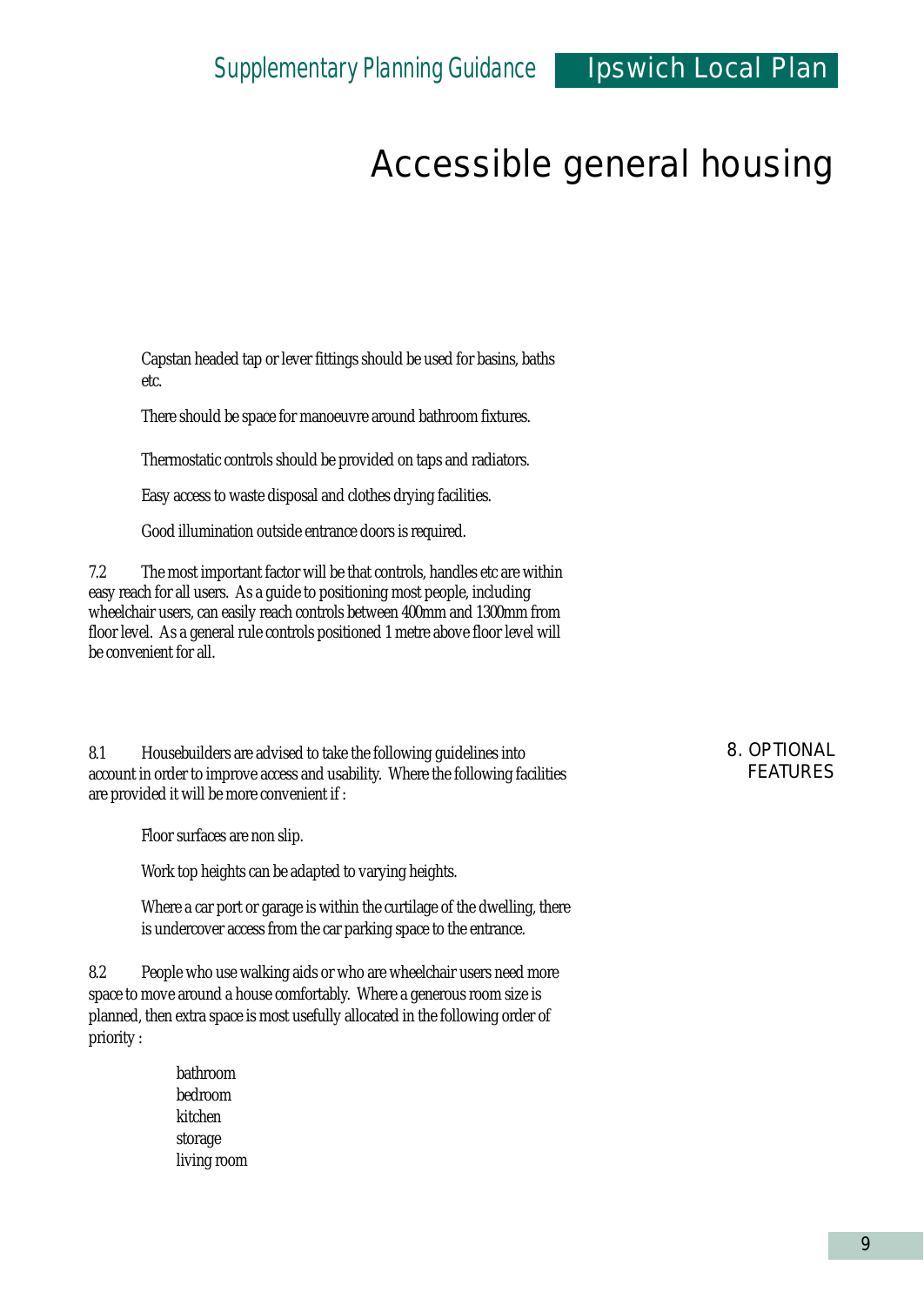8.3 An increase in room size will not automatically be more convenient for use by a disabled person. The following considerations will help :

#### Bathroom

Plan sufficient space for a wheelchair to turn. Where this is not possible it may be assumed that a wheelchair user enters forward and reverses out.

#### Bedroom

Allow for positioning of beds and essential furniture so that it is possible for a wheelchair user to come alongside the bed, and to turn.

#### Kitchen

A continuous sequence of units is recommended. Plan an unobstructed floor space to allow for wheelchair manoeuvre. The minimum clear space should be 1400mm x 1400mm where there is adequate space under units at floor level to accommodate wheelchair footrests. If not 1700mm x 1400mm is recommended.

#### 8.4 Lifts

If a person becomes reliant on a wheelchair for mobility it may be necessary to install a through the floor lift or enclosed lift to gain access to upper floors. This can be facilitated if space arrangements have allowed for this possibility.

Most through the floor lifts run on guide rails attached to a supporting wall. The carriage's internal dimensions need to be at least 1300mm long x 750mm wide and have a clear landing at least 1.5m wide and at least 1.5m long in front of its entrance. Corresponding space allowances need to be made on upper and lower floors.

9. REFERENCES

9.1 The measurements quoted in these design guidelines are taken from :

BS5810, 1979, "Access for the Disabled to Buildings".

The Approved Document Part M of the Building Regulations, 1992 edition.

Institute of Highways and Transportation Guidelines 1991 "Reducing Mobility Handicaps".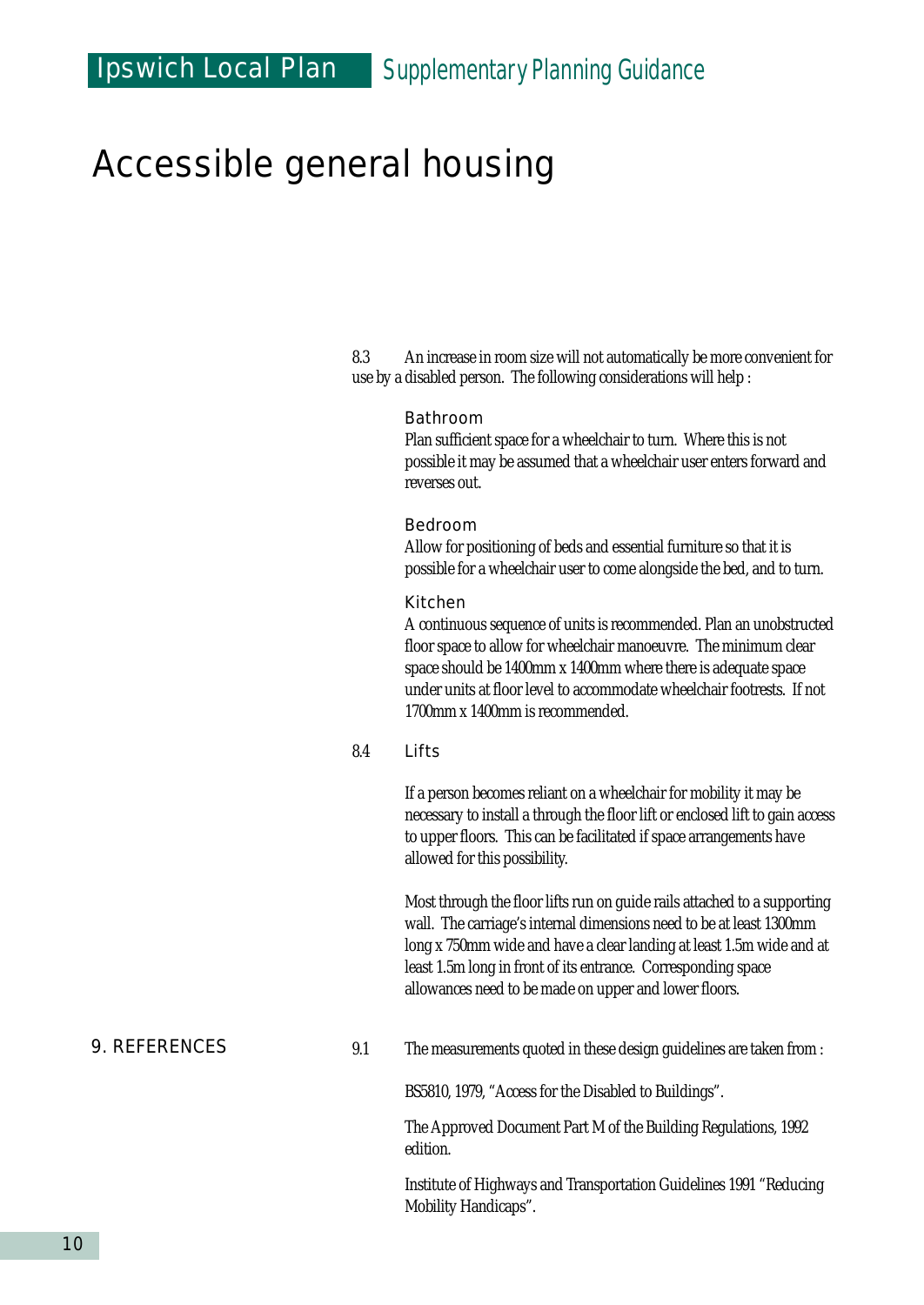Selwyn Goldsmith, 1976 "Designing for Disabled People".

European Manual for Accessible Environments, 1990.

BS5619, 1978, "Design of Housing for the Convenience of Disabled People".

9.2 This supplementary planning guidance is based on "Building Homes for Successive Generations - Criteria for Accessible General Housing" published by Access Committee for England 1992.